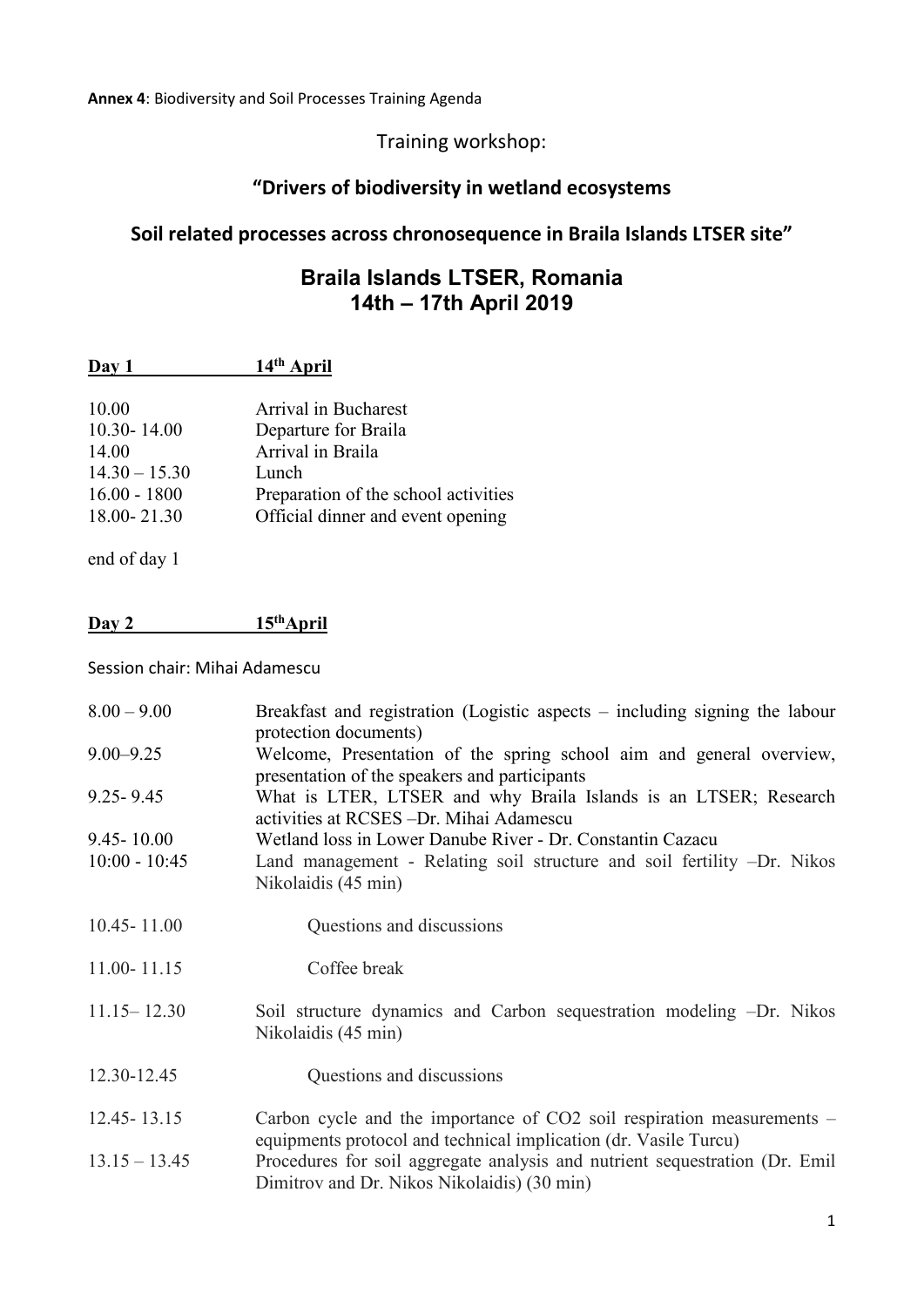| $13:45 - 14.45$                    | Lunch break                                                                                                                                                                                                                                  |
|------------------------------------|----------------------------------------------------------------------------------------------------------------------------------------------------------------------------------------------------------------------------------------------|
| $14:45 - 15:00$                    | Site selection for field activities and presentation of already existing data (Dr.<br>Mihai Adamescu & Dr. Constantin Cazacu)                                                                                                                |
| $15:00 - 15:30$                    | Introduction to soil arthropods and setting up the Berlese funnels $-$ (Dr. Elli<br>Groner) (45 min)                                                                                                                                         |
| $15:30 - 16:00$                    | Questions and discussions                                                                                                                                                                                                                    |
| $16:00 - 16:15$                    | Coffee break                                                                                                                                                                                                                                 |
| $16:15 - 17:15$<br>$17:15 - 18.00$ | Using the QBS index as an indicator for soil quality – (Elli Groner) $(30 \text{ min})$<br>Exercise – characterizing the arthropods according to their adaptation to soil:<br>identification exercise – (Tamir Rosenberg) $(45 \text{ min})$ |
| 18.00-19.30                        | <b>Discussions</b>                                                                                                                                                                                                                           |
| 19.30                              | Dinner                                                                                                                                                                                                                                       |
| end of day 2                       |                                                                                                                                                                                                                                              |

**Day 3 16thApril** 9.00 Departure for field activities

Travel by cars (we are providing 2 cars for field activities).This is a weather depended activity. Travel to the site is about  $1^{1/2}$  hours. Lunch will be provided on site – cold food. Protocols will be published and they will include maps;

Field measurements:

- 1. Sample soils and extract the fauna using Berlieze traps;
- 2. Soil analyses for further analysis (wet sieving and dry, water stable aggregate fractionation, Carbon, nitrogen and phosphorus content;
- 3. Soil hydraulic properties analysess
- 4. Invertebrates:sampling for Arthropods
- 5. Decomposition
- **6.** Field visit at the piezometer field to download the data from sensors
- **7.** Soil Respiration

| 18.00-19.30  | travelling back from field |
|--------------|----------------------------|
| 19.30        | Dinner                     |
| end of day 2 |                            |

#### **Day4 17th April**

Session chair: Constantin Cazacu